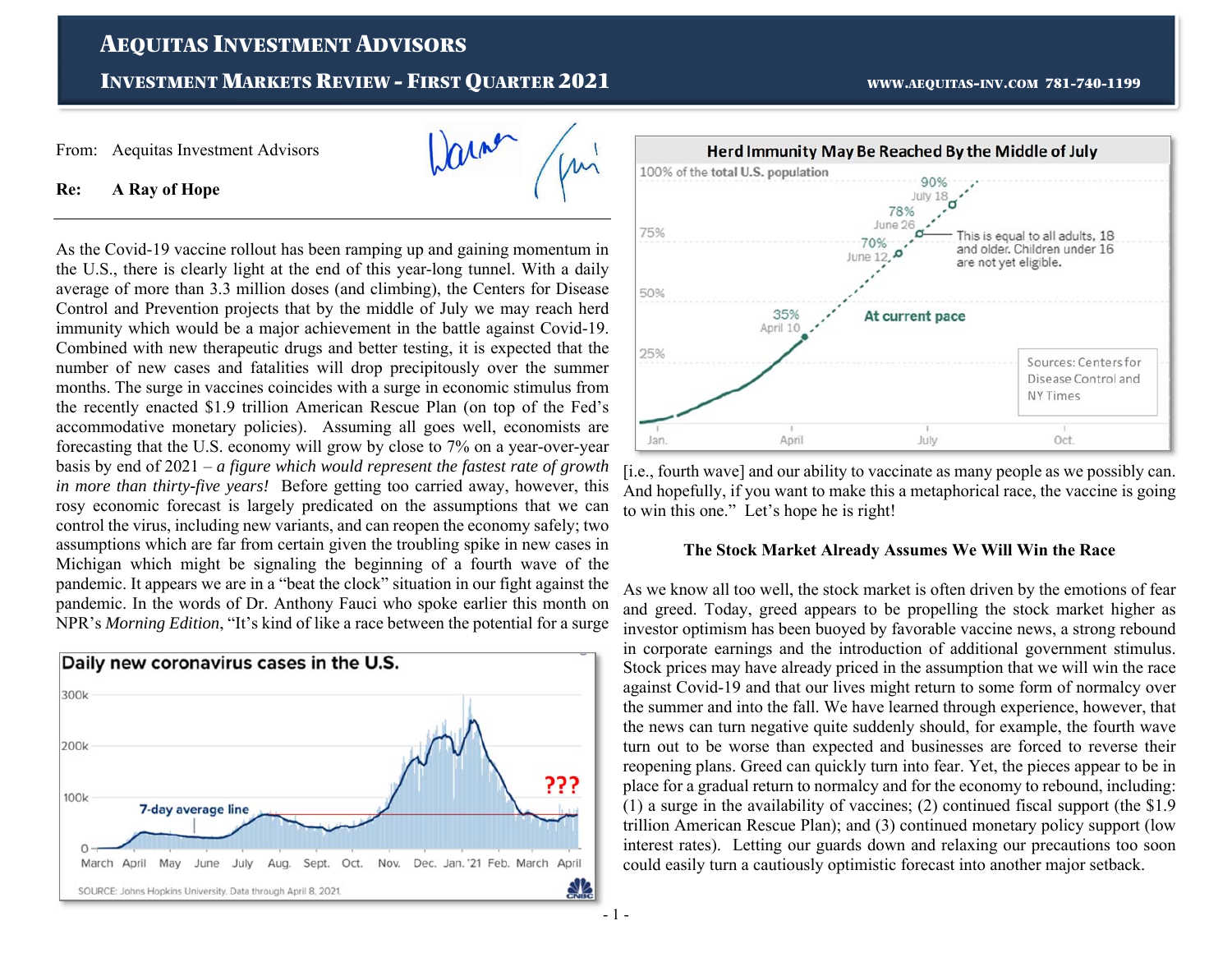

**Asset Class Performance Review – An Amazing Surge in Stock Prices!** 

As businesses have been gradually reopening, many of the stocks which were hit the hardest during the downturn one year ago have made a remarkable comeback – *even cruise line stocks have more than doubled in value since the lows of the equity markets in March of last year*. Small Cap stocks were among the biggest losers a year ago, but for the trailing twelve months, they have surged by close to 95% with Small Cap Value stocks up by more than 97%. This is evidence of what some are referring to as the "reopening trade" which has propelled stocks in beaten down industries sharply higher as investors anticipate the economy will continue to rebound.

In viewing performance over the trailing twelve months, all of the asset classes invested in equities performed extraordinarily well with the Global Stock Market (MSCI ACWI) climbing by close to 55%. The aforementioned US Small Cap (+94.9%) and Small Value stocks (+97.1%) led the pack, but the other asset classes within equities delivered gains of between 33.2% (Global Real Estate) and

82% (Global Environmental Markets). U.S. Bonds gained 2%, despite their recent weakness, while U.S. Treasury Bills eked out a paltry return of 0.1%.

For the latest quarter, the best performance came from U.S. Small Cap Value stocks  $(+21.2\%)$ , International Small Cap stocks  $(+16.0\%)$ , U.S. Small Caps (+12.7%) and the S&P 500 Equal Weighted Index (+11.5%). The Equal Weighted Index is a better measure of the breadth of the stock market rather than the Market Cap Weighted S&P 500 Index. Speaking of the S&P 500 Index, it gained 6.2% for the quarter followed by Global Real Estate (+5.3%). Int'l Large Caps and Emerging Markets stocks gained 4.3% and 2.3% respectively. Of note, Global Information Technology Index, which had been the clear winner in 2020, ended up in last place among the stock asset classes for the quarter with a gain of 1.8% (the top four holdings of this index are Apple, Microsoft, Taiwan Semiconductor and Samsung). The Global Stock Market gained a healthy three month return of 4.6%. U.S. T-Bills provided no return (just safety), but the impact of rising interest rates on longer-term bonds can be clearly seen with U.S. Bonds losing 1.9%.

# **Yet Another Surge (to Be Concerned About Later)**

At this moment, our nation's priority is to win the race against the pandemic, bring our economy back to full employment and restore the livelihoods of those **Example 1** who have been hit hardest by the pandemic through no fault of their own. This **54.6%** 

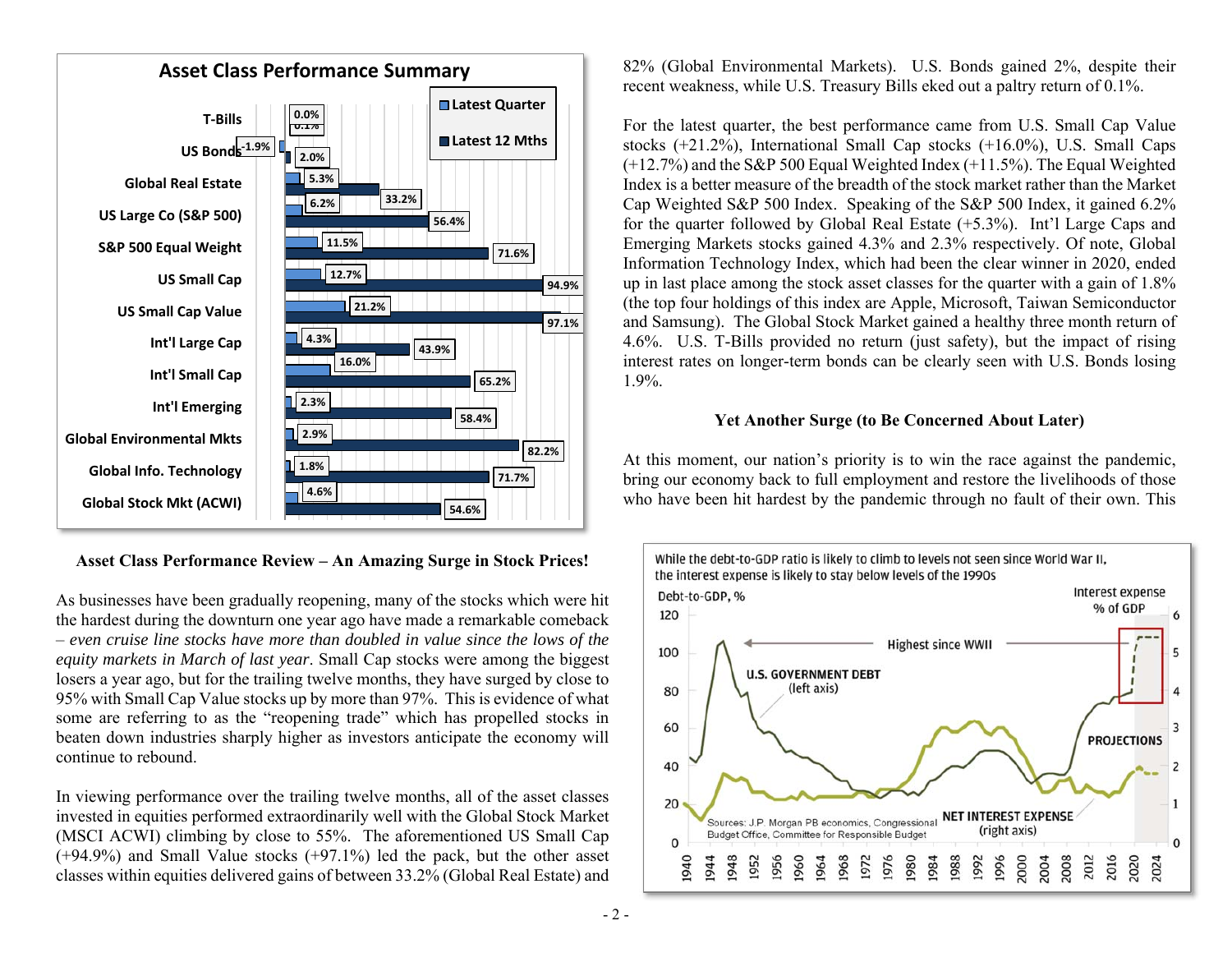effort will continue to be very costly for our government and, ultimately, for taxpayers. Our national debt will soon reach the highest level on record as a percentage of our GDP (slightly over 100%); and higher than the total debt amassed during WWII. Perhaps one saving grace is that the cost to service the debt, i.e., the net interest expense, should for now only be slightly higher than the historic norm thanks to low interest rates. As long as rates remain relatively low, and assuming the U.S. Treasury continues to lock in low rates by issuing longerterm securities, our net interest expense could remain low as a percentage of GDP for quite a while. However, running up government debt is not a free lunch and will ultimately have to be reckoned with. Some of the risks posed by high levels of government debt include:

- $\bullet$  If the net interest expense becomes too high, it may force the government to reduce spending in more vital areas, and/or raise taxes to service the debt.
- $\bullet$  The need to finance high levels of debt may crowd out more productive uses of those dollars and further dampen economic growth. Japan is a case study of a country caught in a vicious cycle of high government debt and persistently slow economic growth (Japan's Debt-to-GDP exceeds 240%, or more than twice that of ours). It is interesting to note that despite all of their debt, Japan's inflation rate has been near zero over the past ten years (their economic growth has been barely positive as well).

The risks of running up the government debt load could have a profound impact upon our country's long term economic vitality. At this moment, however, government spending is critical to help us get through the pandemic and restore the economy.

### **What About Inflationary Risks?**

Should the economy rebound later this year as strongly as many economists anticipate, there is speculation that we may experience an inflationary spike. The Federal Reserve's two mandates are to achieve maximum employment and to maintain stable prices, i.e., keeping inflation under control. At present, the Fed's priority is to implement policies designed to foster economic growth and, thereby, help lower the unemployment rate. The rate of unemployment remains unacceptably high at around 6% *on average* across all wage earners, but particularly high (and devastating) among lower wage earners (refer to the chart to the top right). According to a recent interview with Barron's Magazine, the president of the Federal Reserve Bank of San Francisco, Mary Daly, reiterated the Fed's immediate goal of keeping rates low until we achieve full employment (an unemployment rate of roughly 3%). The Fed's long-term inflation target is

#### Percent Change in Employment\* In the United States, as of February 12 2021 employment rates among workers in the bottom wage quartile decreased by 30.2% compared to January 2020 (not seasonally adjusted).  $+10%$ Feb 12, 2021  $-2%$ **High Wage**  $-10%$  $( > $60K)$  $-20%$  $-8.1%$ **Middle Wage**  $-30%$ (\$27K-\$60K)  $\frac{\tan 15}{2020}$ Jun 1 Aug Oct 1 Dec 1 Apr 9  $-30.2%$  $202<sup>1</sup>$ **Low Wage**  $( **527K**)$ **Jan 20 Jan 04** First U.S. COVID-19 Case Second Stimulus **Payments Start Mar 13** Mar 17 National Emergency **Third Stimulus** Declared **Payments Start** Mar 27 **CARES Act Enacted** Apr 15 **OPPORTUNITY ECONOMIC TRACKER Stimulus Payments INSIGHTS** Start data source: Earnin, Intuit, Kronos, Paychex

2% and we are now at 1.7% overall (the food CPI, however, is 3.6%). The Fed does not appear to be concerned about excessive inflationary pressures in the long-run, and they would accept inflation above their 2% target in the short-term as the economy heats up as long as they achieve their goal of full employment. According to Daly, "We always have the tools to pull inflation down if it gets too high. I see a temporary rise in inflation; it comes back down. I'm much more worried about regaining full employment and lifting inflation up to our 2% average inflation target".

### **The American (to the) Rescue Plan**

As clearly displayed in the Percent Change in Employment Chart (above), the employment rate for low wage earners is still about 30% lower than before the pandemic. The \$1.9 trillion American Rescue Plan was largely designed to provide relief to those individuals and their families in the middle and lower wage levels. This Act followed the CARES Act enacted in March of 2020 (\$2.2 trillion; 25% of which went to large corporations) and the Consolidated Appropriations Act enacted in December of 2020 (\$900 billion). Seeing that this new plan would cost the average taxpayer about \$13,000 (in debt), we thought a review of some of the most important components of the Act would be worthwhile: